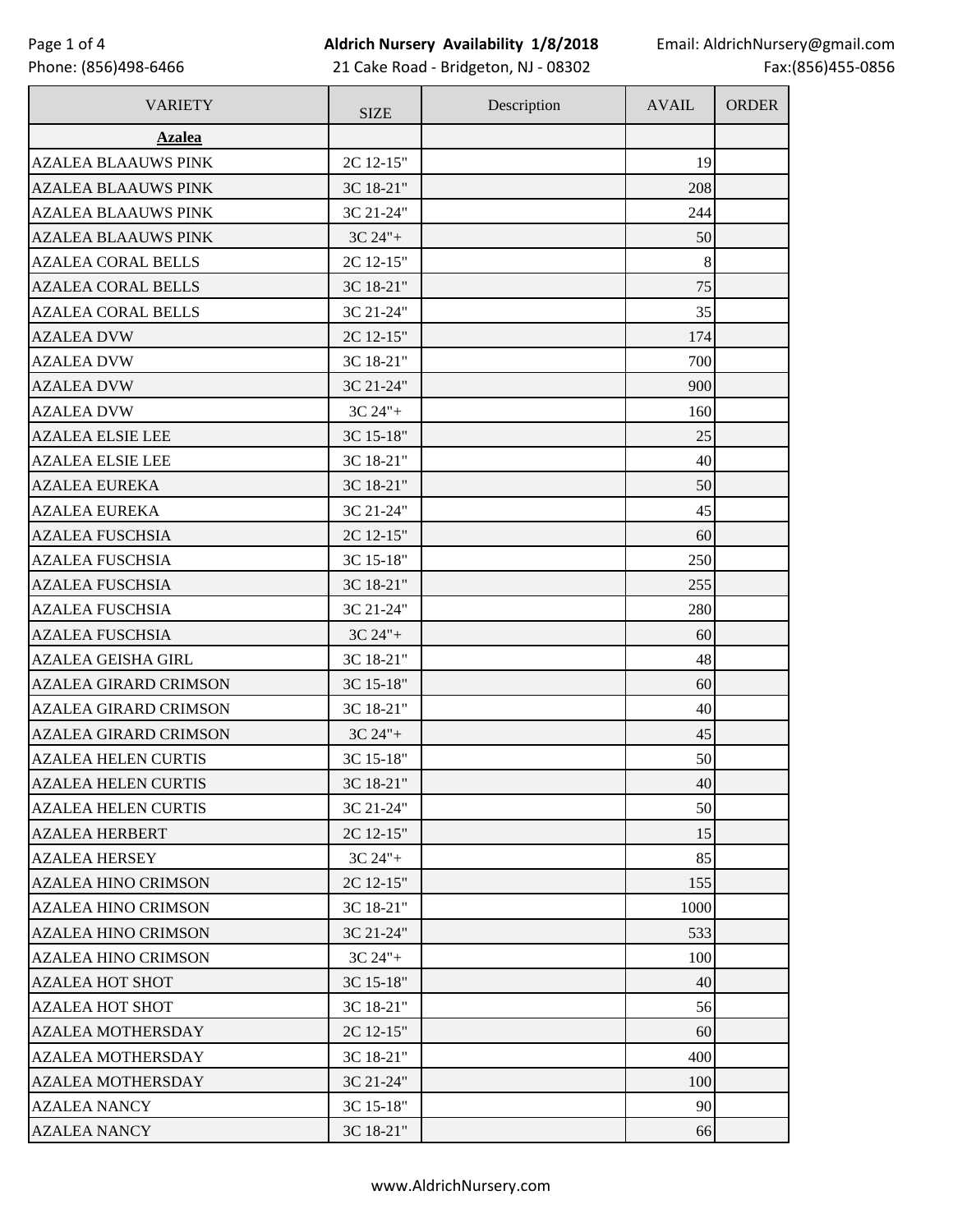## **Aldrich Nursery Availability 1/8/2018**

21 Cake Road - Bridgeton, NJ - 08302

| <b>AZALEA PLEASANT WHITE</b>     | 3C 15-18"  | 100  |  |
|----------------------------------|------------|------|--|
| <b>AZALEA PLEASANT WHITE</b>     | 3C 18-21"  | 50   |  |
| <b>AZALEA PLEASANT WHITE</b>     | 3C 21-24"  | 40   |  |
| <b>AZALEA POUK COMP</b>          | 2C 12-15"  | 25   |  |
| <b>AZALEA POUK COMP</b>          | 3C 15-18"  | 125  |  |
| <b>AZALEA POUK COMP</b>          | 3C 18-21"  | 300  |  |
| <b>AZALEA POUK COMP</b>          | 3C 21-24"  | 300  |  |
| <b>AZALEA RENEE MICHELLE</b>     | 2C 12-15"  | 30   |  |
| <b>AZALEA RENEE MICHELLE</b>     | 3C 18-21"  | 140  |  |
| <b>AZALEA RENEE MICHELLE</b>     | 3C 21-24"  | 140  |  |
| <b>AZALEA SHERWOOD</b>           | 2C 12-15"  | 50   |  |
| <b>AZALEA SHERWOOD</b>           | 3C 15-18"  | 88   |  |
| <b>AZALEA SHERWOOD</b>           | 3C 18-21"  | 100  |  |
| <b>AZALEA SHERWOOD</b>           | 3C 21-24"  | 136  |  |
| <b>AZALEA SILVERSWARD</b>        | 3C 18-21"  | 87   |  |
| <b>AZALEA STEWARTSTONIAN</b>     | 2C 12-15"  | 39   |  |
| <b>AZALEA STEWARTSTONIAN</b>     | 3C 15-18"  | 120  |  |
| <b>AZALEA STEWARTSTONIAN</b>     | 3C 18-21"  | 70   |  |
| <b>AZALEA STEWARTSTONIAN</b>     | 3C 21-24"  | 70   |  |
| <b>AZALEA TRADITION</b>          | 2C 12-15"  | 30   |  |
| <b>AZALEA TRADITION</b>          | 3C 15-18"  | 350  |  |
| <b>AZALEA TRADITION</b>          | 3C 18-21"  | 320  |  |
| <b>AZALEA TRADITION</b>          | 3C 21-24"  | 320  |  |
| <b>AZALEA TRADITION</b>          | $3C 24" +$ | 172  |  |
| <b>Chamaecyparis</b>             |            |      |  |
| <b>CHAMAECYPARIS FERNSPRAY</b>   | 4C 42-48"  | 200  |  |
| CHAMAECYPARIS GOLDTHREAD         | 3C 12-15"  | 1000 |  |
| CHAMAECYPARIS GOLDTHREAD         | 3C 15-18"  | 1000 |  |
| CHAMAECYPARIS GOLDTHREAD         | 3C 18-24"  | 645  |  |
| CHAMAECYPARIS GOLDTHREAD         | 5C 24-30"  | 415  |  |
| <b>Hypericum</b>                 |            |      |  |
| <b>HYPERICUM HIDCOTE</b>         | 3C 15-18"  | 636  |  |
| <b>Ilex</b>                      |            |      |  |
| <b>ILEX CRENATA BENNETS COMP</b> | 3C 15-18"  | 2222 |  |
| <b>ILEX CRENATA BENNETS COMP</b> | 3C 18-24"  | 350  |  |
| <b>ILEX CRENATA BENNETS COMP</b> | 3C 24-30"  | 600  |  |
| <b>ILEX CRENATA GREEN LUSTRE</b> | 3C 15-18"  | 375  |  |
| <b>ILEX CRENATA GREEN LUSTRE</b> | 3C 18-24"  | 684  |  |
| <b>ILEX CRENATA HELLERI</b>      | 3C 15-18"  | 290  |  |
| <b>ILEX CRENATA HELLERI</b>      | 3C 18-24"  | 270  |  |
| <b>ILEX CRENATA HOOGENDORN</b>   | 3C 15-18"  | 959  |  |
| <b>ILEX CRENATA HOOGENDORN</b>   | 3C 18-24"  | 160  |  |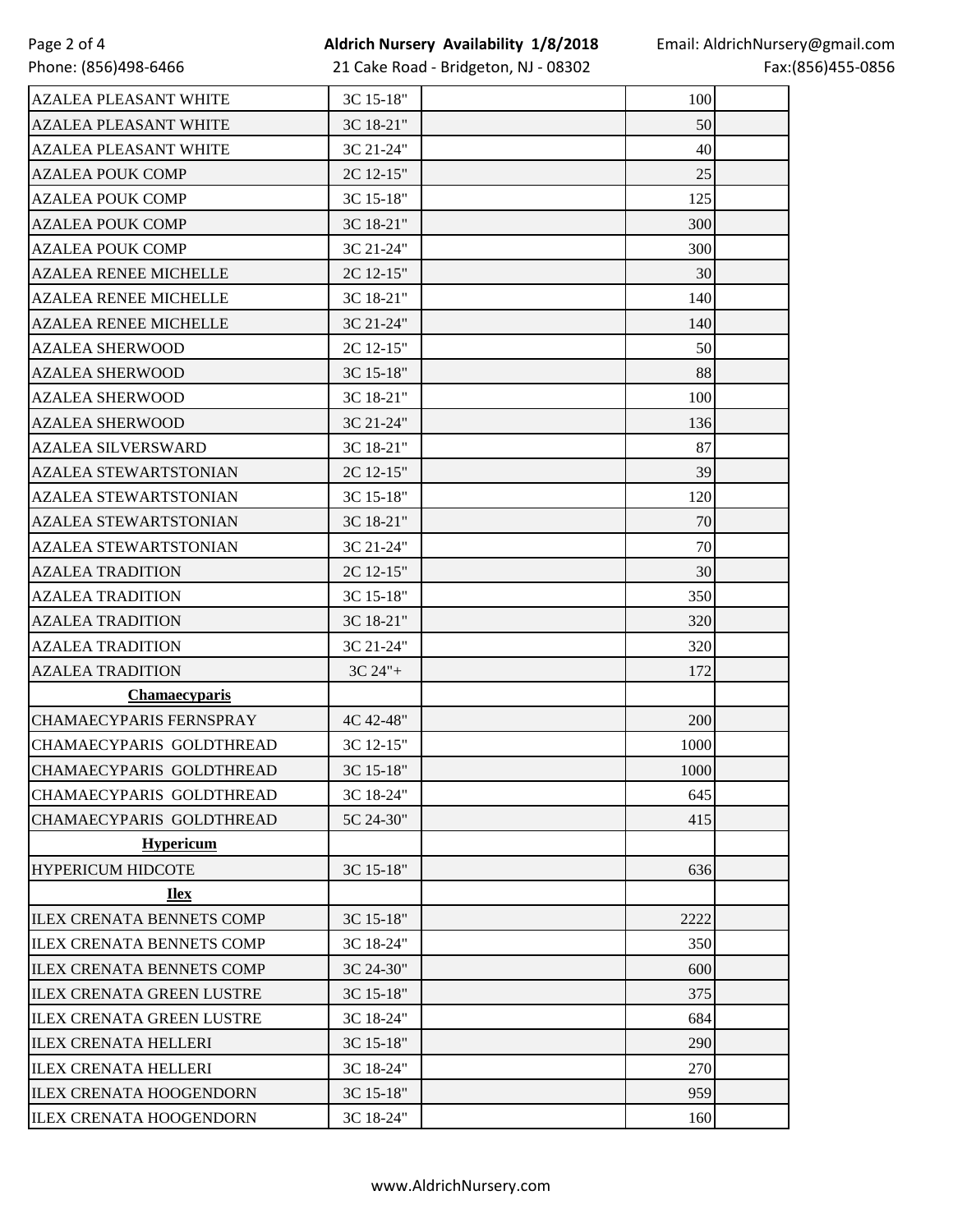21 Cake Road - Bridgeton, NJ - 08302

| <b>ILEX CRENATA SKYPENCIL</b>       | 3C 15-18"  | 768  |  |
|-------------------------------------|------------|------|--|
| <b>ILEX CRENATA SKYPENCIL</b>       | 3C 24-30"  | 792  |  |
| <b>ILEX CRENATA SKYPENCIL</b>       | 5C 42-48"  | 162  |  |
| <b>ILEX CRENATA SOFT TOUCH</b>      | 3C 15-18"  | 200  |  |
| <b>ILEX CRENATA SOFT TOUCH</b>      | 3C 18-24"  | 259  |  |
| <b>ILEX GLABRA COMPACTA</b>         | 3C 15-18"  | 500  |  |
| <b>ILEX GLABRA COMPACTA</b>         | 3C 18-24"  | 1000 |  |
| <b>ILEX GLABRA COMPACTA</b>         | $3C$ $24+$ | 255  |  |
| <b>ILEX GLABRA COMPACTA</b>         | 5C 24-30"  | 235  |  |
| <b>ILEX GLABRA SHAMROCK</b>         | 3C 15-18"  | 200  |  |
| <b>ILEX GLABRA SHAMROCK</b>         | 5C 24-30"  | 230  |  |
| <b>ILEX MESERVEAE BLUE MAID</b>     | 3C 18-24"  | 250  |  |
| <b>ILEX MESERVEAE BLUE MAID</b>     | 3C 24+     | 250  |  |
| <b>ILEX MESERVEAE BLUE PRINCE</b>   | 3C 18-24"  | 100  |  |
| <b>ILEX MESERVEAE BLUE PRINCESS</b> | 3C 15-18"  | 400  |  |
| <b>ILEX MESERVEAE BLUE PRINCESS</b> | 3C 18-24"  | 500  |  |
| <b>ILEX MESERVEAE CHINA GIRL</b>    | 3C 18-24"  | 290  |  |
| <b>ILEX MESERVEAE DRAGON LADY</b>   | 7C 42-48"  | 100  |  |
| <b>ILEX VERTICILLATA JIM DANDY</b>  | 3C 18-24"  | 64   |  |
| <b>ILEX VERTICILLATA RED SPRITE</b> | 3C 15-18"  | 178  |  |
| <b>Leucothoe</b>                    |            |      |  |
| <b>LEUCOTHOE RAINBOW</b>            | 2C         | 30   |  |
| <b>Microbiota</b>                   |            |      |  |
| MICROBIOTA DECUSSATA                | 3C 18-24"  | 259  |  |
| <b>Photinea</b>                     |            |      |  |
| PHOTINEA RED TIP                    | 3C 21-24"  | 250  |  |
| PHOTINEA RED TIP                    | 3C 24-30"  | 300  |  |
| <b>Pieris</b>                       |            |      |  |
| PIERIS COMPACTA                     | 3C 18-21"  | 200  |  |
| PIERIS COMPACTA                     | 3C 21-24"  | 200  |  |
| PIERIS DOROTHY WYCOFF               | 3C 15-18"  | 600  |  |
| PIERIS DOROTHY WYCOFF               | 3C 18-24"  | 600  |  |
| PIERIS DOROTHY WYCOFF               | 7C 30-36"  | 100  |  |
| PIERIS KATSURA                      | 3C 15-18"  | 77   |  |
| PIERIS RED HEAD                     | 3C 18-21"  | 300  |  |
| PIERIS RED HEAD                     | 3C 21-24"  | 250  |  |
| PIERIS VARIEGATA                    | 3C 15-18"  | 100  |  |
| PIERIS VARIEGATA                    | 3C 18-21"  | 75   |  |
| <b>Rhodo</b>                        |            |      |  |
| <b>RHODO OLGA</b>                   | 3C 15-18"  | 200  |  |
| <b>RHODO OLGA</b>                   | 3C 18-21"  | 200  |  |
| <b>RHODO PJM</b>                    | 3C 15-18"  | 920  |  |